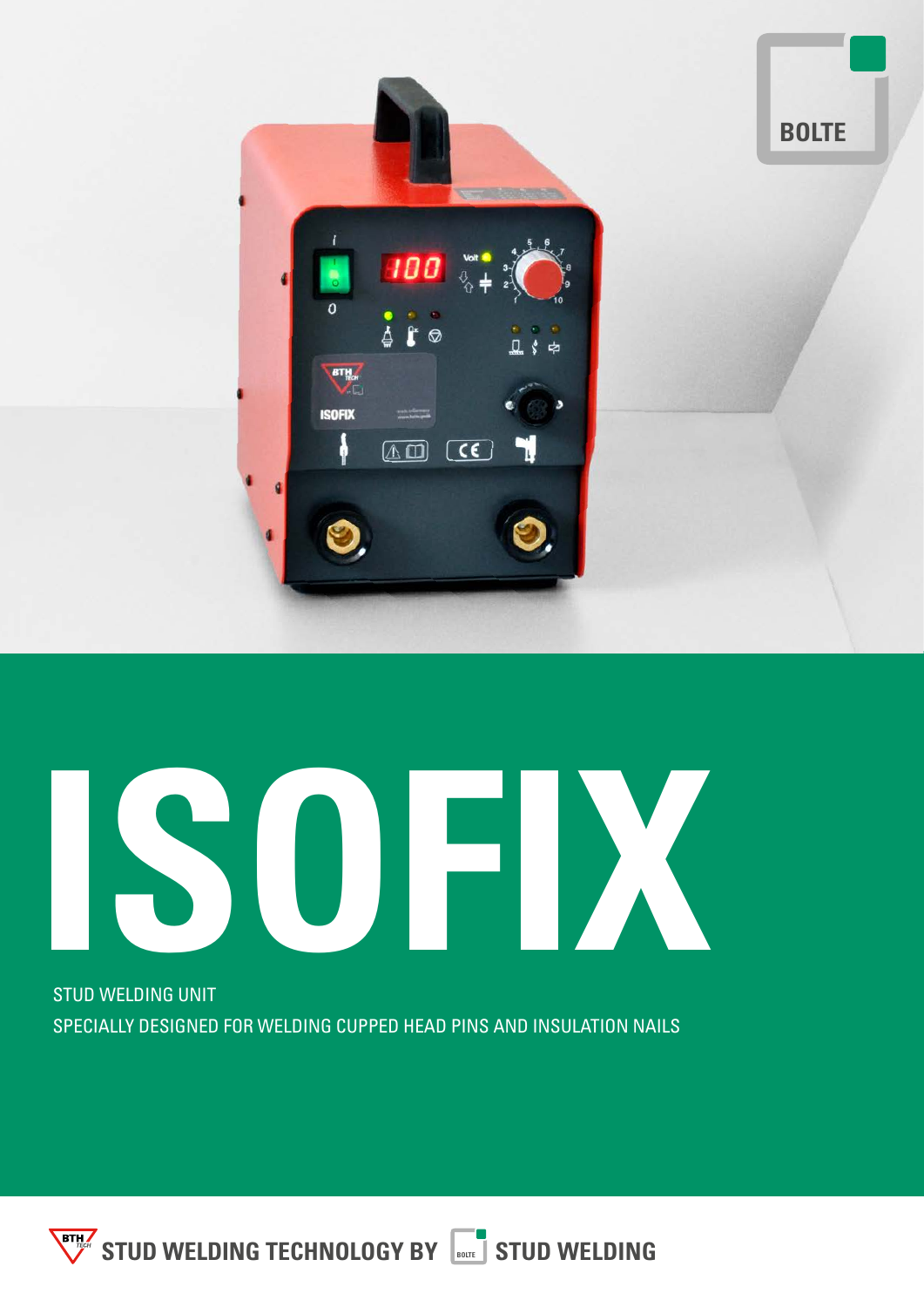DISPLAY OF ADJUSTED CHARGING VOLTAGE

O

**BTH** KD.

**ISOFIX** 

#### ADJUSTMENT AID FOR CHARGING VOLTAGE



CHARGING VOLTAGE

D

 $-\rho$ 

 $10$ 

₿

CONTINUOUSLY ADJUSTABLE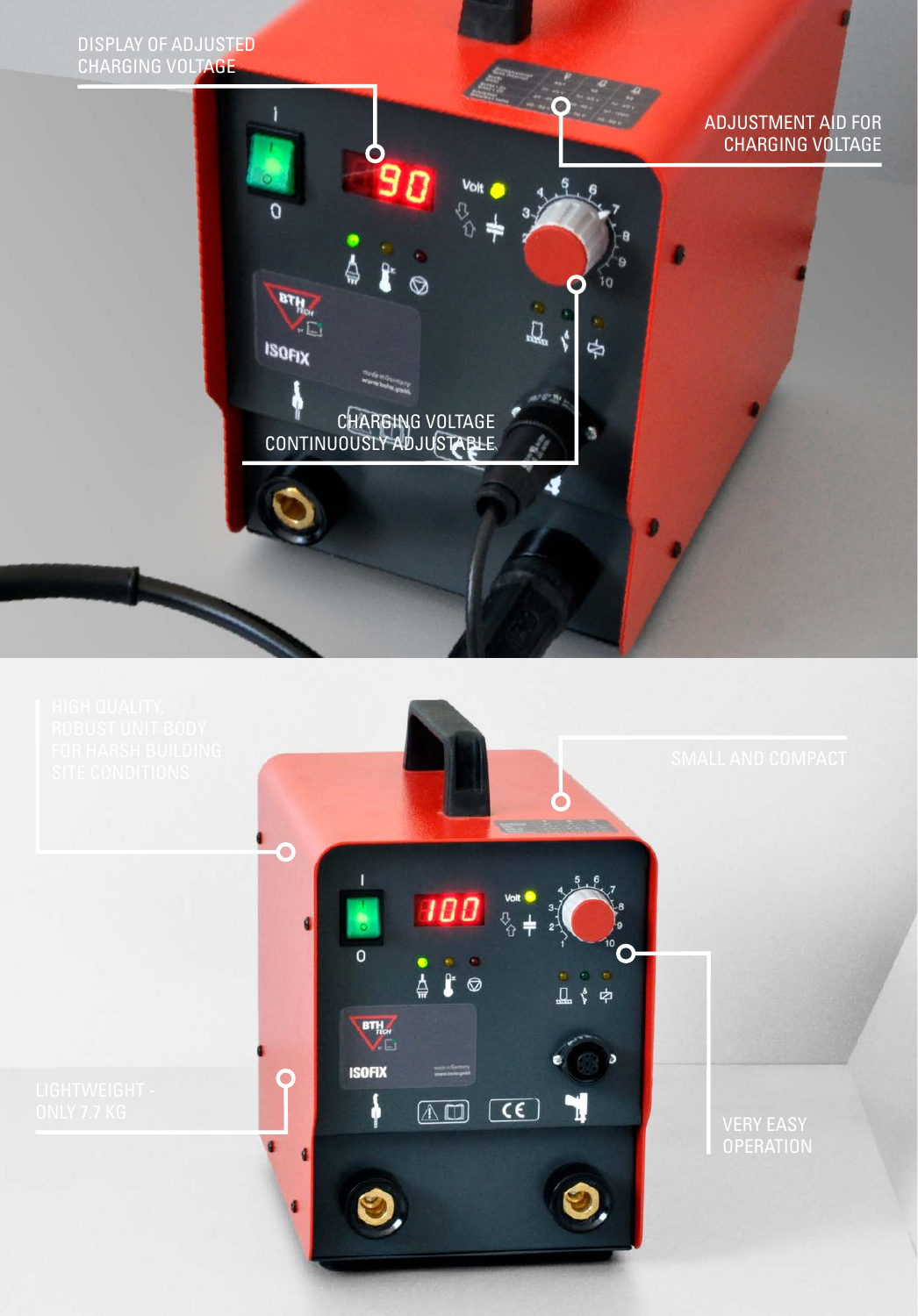

**PKM-1B** 

D

 $181827$ 

**PIM-1K** COMPACT STUD WELDING GUN FOR WELDING CUPPED HEAD PINS

 $\overline{\mathbf{Q}}$ 

PKM-1B STUD WELDING GUN FOR WELDING

b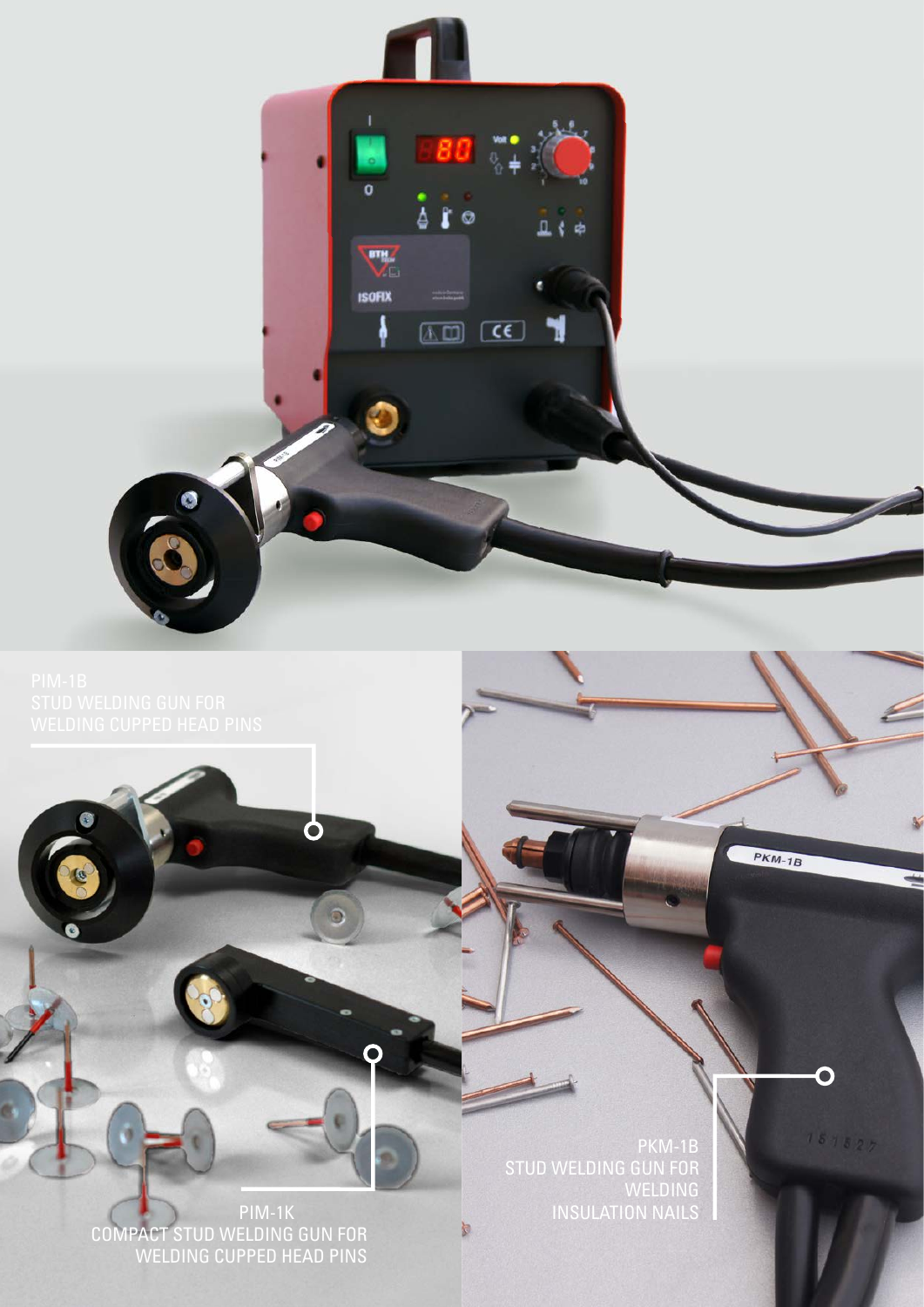## SPECIALLY DESIGI **CUPPED HEAD PINS A**

#### LIGHTWEIGHT

» weight only 7.7 kg  $\rightarrow$  45% lighter than comparable competitor units!

#### SMALL AND COMPACT

» Dimensions: 195 x 302 x 270 mm

#### VERY EASY OPERATION

- » adjustment aid for charging voltage summary table with recommended values for charging voltage
- » charging voltage continuously adjustable
- » display of adjusted charging voltage

#### APPLICABLE WITH STUD WELDING GUN PIM-1B

- » for welding cupped head pins
- » spring pressure adjustable for adaptation to different welding situations (e.g. for insulation materials with high density)
- » display of adjusted spring pressure in sight window
- » automatic triggering of welding in welding position
- » automatic control of contact pressure  $\rightarrow$  secures constantly good welding results

#### APPLICABLE WITH STUD WELDING GUN PIM-1K

- » for welding cupped head pins
- » small and compact
	- $\rightarrow$  length: only 43 mm
	- weight: only 200 g
	- for welding in difficult to access areas
- » automatic triggering of welding in welding position
- » automatic control of contact pressure
	- secures constantly good welding results

#### APPLICABLE WITH STUD WELDING GUN PKM-1B

- » for welding insulation nails
- » spring pressure adjustable for adaptation to different welding situations
- » display of adjusted spring pressure in sight window

#### **POWERFUL**

» perfect welds of very high strength

#### UTMOST SAFETY

- » electronic function control
- » self-diagnosis system
- » automatic function test
- » repeat cycle lock to avoid welding on already welded studs

#### HIGH QUALITY, ROBUST UNIT BODY FOR HARSH BUILDING SITE CONDITIONS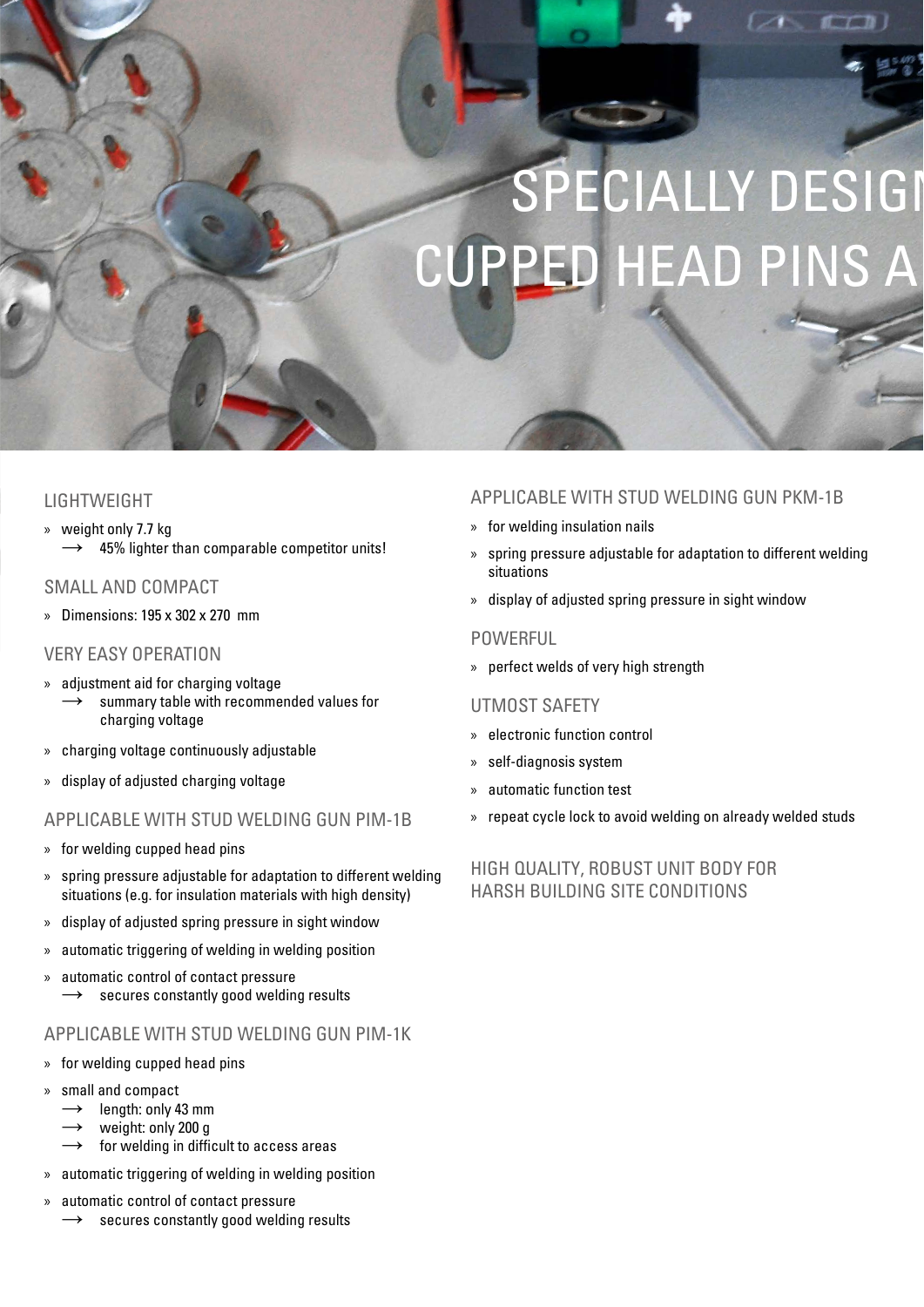## NED FOR WELDING ND ANSULATION NAILS

#### TECHNICAL DATA

| <b>Welding range</b>                                       | $2 - 3$ mm                        |
|------------------------------------------------------------|-----------------------------------|
| <b>Welding material</b>                                    | steel, stainless steel, aluminium |
| <b>Welding sequence</b>                                    | > 30 welds/min                    |
| <b>Error diagnosis systems</b><br>Excess temperature       | X                                 |
| Damage on welding/control cable                            | $\chi$                            |
| Weight                                                     | 7.7 <sub>kq</sub>                 |
| Dimensions ( $W \times L \times H$ )                       | 195 x 302 x 270 mm                |
| <b>Electric connection</b><br>Mains supply (V) at 50/60 Hz | 230 (115)                         |
| Mains fuse external                                        | $\geq 10$ AT                      |
| Protection                                                 | IP 21                             |

**BOLTE**